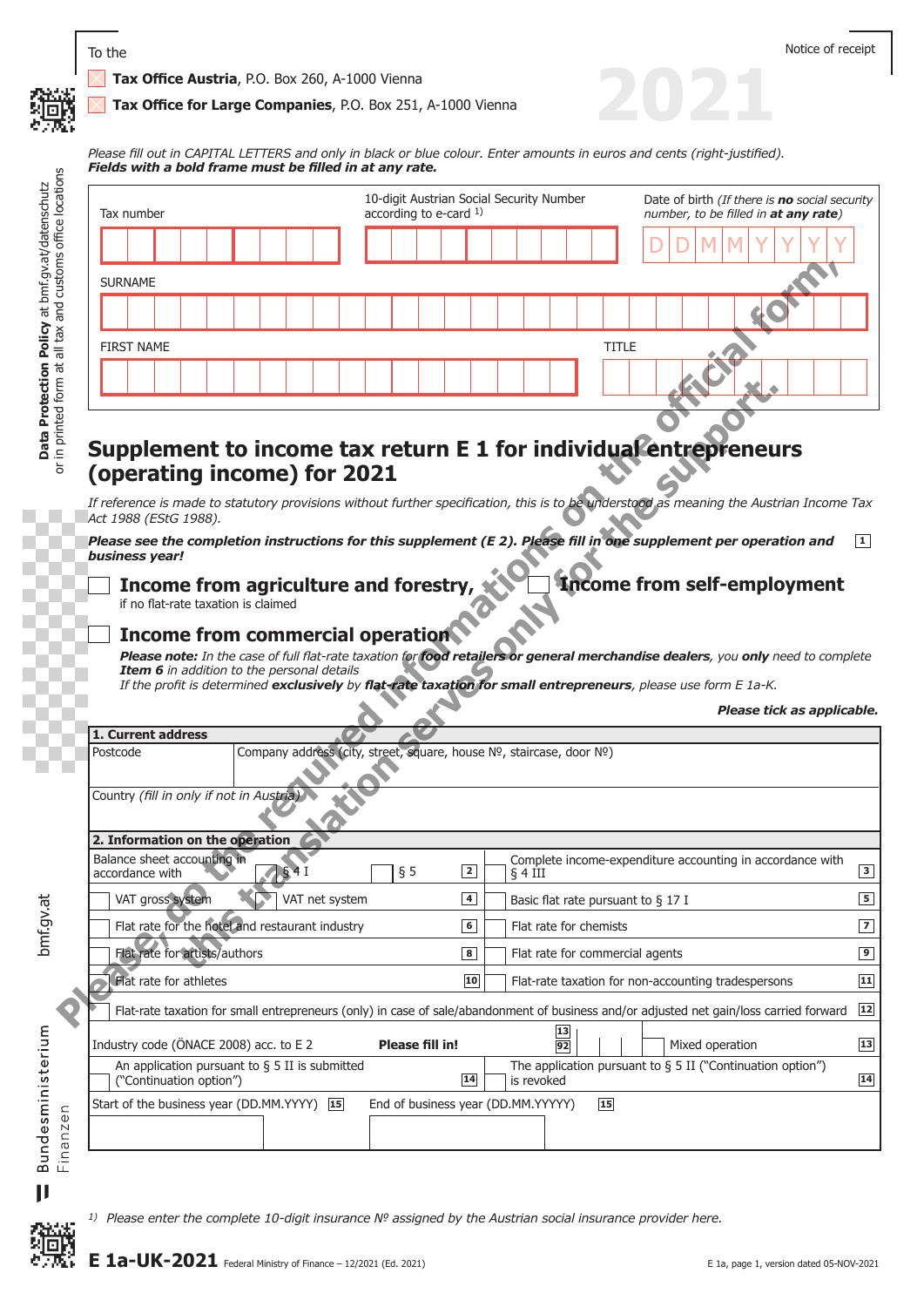| One or several tax-exempt COVID-19 subsidy/ies has/have been received for which the<br>deduction prohibition under $\S$ 20 II is to be taken into account in the 2021 assessment <sup>2)</sup>                                                                                                                                    |                 |      |                            |
|-----------------------------------------------------------------------------------------------------------------------------------------------------------------------------------------------------------------------------------------------------------------------------------------------------------------------------------|-----------------|------|----------------------------|
| if yes, amount of subsidy/ies:<br>no<br>yes                                                                                                                                                                                                                                                                                       |                 | 9341 |                            |
| One or several taxable COVID-19 subsidy/ies have been received that are to be included in<br>the 2021 assessment $3$ )                                                                                                                                                                                                            |                 |      |                            |
| if yes, amount of subsidy/ies:<br>no<br>yes                                                                                                                                                                                                                                                                                       |                 | 9342 |                            |
| An application pursuant to $\S 24$ VI is made (building privilege in case of discontinuation of a business)                                                                                                                                                                                                                       |                 |      | 16                         |
| I claim relief from double taxation on the basis of the Ordinance BGBI. II $N^{\circ}$ 474/2002.                                                                                                                                                                                                                                  |                 |      | 17                         |
| During the assessment period, the company was reorganised                                                                                                                                                                                                                                                                         |                 |      |                            |
| 3. Profit determination 18                                                                                                                                                                                                                                                                                                        |                 |      |                            |
| As a rule, income/operating revenue and expenditure/operating expenses are to be reported without any leading sign. Only if a<br>negative value results for a code, a negative leading sign ("-") must be written.                                                                                                                |                 |      |                            |
| <b>Income/operating revenue</b>                                                                                                                                                                                                                                                                                                   |                 |      | Amounts in euros and cents |
| Income/operating revenue (revenues from goods and services) excluding the income reported in a<br>notification pursuant to §109a - EKR 40-44 - including internal consumption (withdrawal value of<br>current assets)<br><b>Note:</b> This code must be filled in at any rate ( $\S$ 61 V BAO). If necessary, the value "0" is to |                 |      |                            |
| be entered.                                                                                                                                                                                                                                                                                                                       | $\sqrt{19}$     | 9040 |                            |
| Income/operating revenue income recorded in a notification pursuant to § 109a<br>EKR 40 - 44 <b>Attention:</b> This code must be filled in at any rate $(661 \text{ V BAO})$ .<br>If necessary, the value "0" is to be entered.                                                                                                   | 20              | 9050 | <b>Marki</b>               |
| investment income/withdrawal values of fixed assets<br>EKR 460-462 before any divestiture to 463-465 or 783, respectively                                                                                                                                                                                                         | 21              | 9060 |                            |
| <b>Only for balance sheet preparers:</b> Internally produced and capitalised assets<br>FKR 458-459                                                                                                                                                                                                                                | 22              | 9070 |                            |
| <b>Only for balance sheet preparers:</b> Inventory changes<br>EKR 450-457                                                                                                                                                                                                                                                         | $\overline{23}$ | 9080 |                            |
| Other income/operating revenue (e.g. financial yields, profit shares from a silent partnership)<br>balance (For VAT gross system: incl. VAT credit memo, but without code 9093)                                                                                                                                                   | 24              | 9090 |                            |
| Only with VAT gross system: VAT collected for supplies and services<br>(Note: Fill in only if the operating revenue is reported without VAT)                                                                                                                                                                                      |                 | 9093 |                            |
| <b>Total of income/operating revenue</b> (does not have to be filled in)                                                                                                                                                                                                                                                          |                 |      |                            |
| <b>Expenses/Operating expenses</b>                                                                                                                                                                                                                                                                                                |                 |      |                            |
| $v = c$<br>Goods, raw materials, auxiliary materials<br>EKR 500-539, 580                                                                                                                                                                                                                                                          | 26              | 9100 |                            |
| Personnel provided (external personnel) and external services<br>EKR 570-579, 581, 750-753                                                                                                                                                                                                                                        | 27              | 9110 |                            |
| Personnel expenses ("own personnel")<br>EKR 60-68                                                                                                                                                                                                                                                                                 | 28              | 9120 |                            |
| Depreciation fixed assets (e.g. depreciation for wear, low-value assets, EKR 700 - 708),<br>unless these are to be reported in code 9134 and/or 9135.                                                                                                                                                                             | 29              | 9130 |                            |
| Declining-balance depreciation for wear (§ 71a)                                                                                                                                                                                                                                                                                   | 30              | 9134 |                            |
| Accelerated depreciation of buildings (§ 8 Ia)                                                                                                                                                                                                                                                                                    | 31              | 9135 |                            |
| Only for balance sheet preparers: Depreciation of current assets if and insofar as the same<br>exceeds the normal depreciation $-$ EKR $707 -$ and value adjustments to receivables, insofar as<br>they are not to be reported in key figure 9142                                                                                 | 32              | 9140 |                            |
| Only for balance sheet preparers for business years beginning after 31-DEC-2020:<br>Allocation to/divestiture of flat-rate value adjustments to receivables <b>Please note</b> : In the case<br>of divestitures, the amount is to be reported with a negative sign.                                                               | 33              | 9142 |                            |
| Repair and maintenance costs (maintenance expenditure) for buildings<br>EKR 72<br>CO.                                                                                                                                                                                                                                             | 34              | 9150 |                            |
| Trip costs and travel expenses incl. mileage allowance and per-diems (excluding actual vehicle costs)<br>EKR 734-737                                                                                                                                                                                                              | 35              | 9160 |                            |
| Actual vehicle costs (excluding depreciation for wear, leasing and mileage allowance)<br>EKR 732-733                                                                                                                                                                                                                              | 36              | 9170 |                            |
| Rental and lease expenses, leases                                                                                                                                                                                                                                                                                                 |                 |      |                            |

*2) In particular in the following cases of tax-exempt COVID-19 subsidies, the deduction prohibition pursuant to § 20 II must be taken into account: Fixed-cost subsidy (Fixkostenzuschuss, FKZ) 800,000 (incl. advance FKZ 800,000 of the default bonus), loss compensation, short-time work subsidy. For the reduction of expenses, see in particular Rz 313b of the Austrian Income Tax Guide lines 2000.*

*3) This includes in particular the default bonus as far as it concerns months of the year 2021 (cf. in particular Rz 313g of the Austrian Income Tax Guidelines 2000). A default bonus received is to be reported in code 9090.*

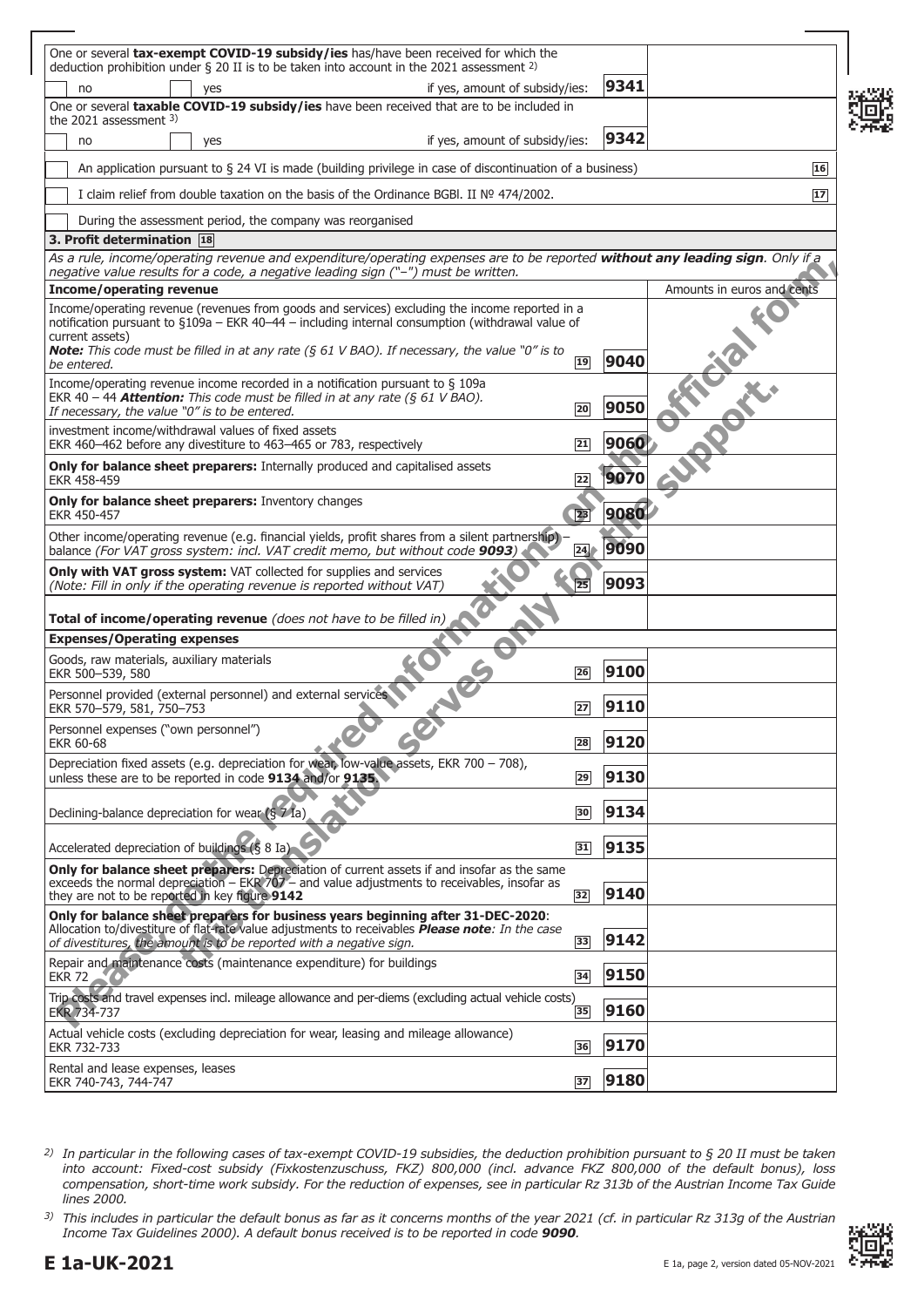| Commissions to third parties, license fees<br>EKR 754-757, 748-749                                                                                                                                                                                               | 38 | 9190    |    |
|------------------------------------------------------------------------------------------------------------------------------------------------------------------------------------------------------------------------------------------------------------------|----|---------|----|
| Advertising and representation expenses, donations not included in codes 9243 to 9246,<br>gratuities, EKR 765-769                                                                                                                                                | 39 | 9200    |    |
| Book value of disposed assets<br><b>EKR 782</b>                                                                                                                                                                                                                  | 40 | 9210    |    |
| Interest and similar expenses<br>EKR 828-834                                                                                                                                                                                                                     | 41 | 9220    |    |
| Profit shares of typical silent partners within the meaning of § 27 II 4                                                                                                                                                                                         | 42 | 9258    |    |
| Own compulsory insurance contributions, contributions to pension and support institutions and<br>contributions to self-employment provision schemes                                                                                                              | 43 | 9225    |    |
| Expenses/expenditures for a study 4)                                                                                                                                                                                                                             | 44 | 9275    |    |
| Corporate donations to benefited research and teaching institutions, museums, cultural<br>institutions, the Federal Office for Monument Protection, umbrella organisations for disabled<br>sports, the International Anti-Corruption Academy, etc. <sup>5)</sup> | 45 | 9243    |    |
| Corporate donations to charitable organisations, benefited fund-raising associations, etc. 5) 6)                                                                                                                                                                 | 45 | 9244    |    |
| Corporate donations to environmental organisations and animal shelters 5) 6)                                                                                                                                                                                     | 45 | 9245    |    |
| Corporate donations to volunteer fire departments and regional fire-fighting associations $5\,$ 6)                                                                                                                                                               | 45 | 9246    |    |
| Contributions to the assets of a non-profit foundation 5) 6)                                                                                                                                                                                                     |    | 9261    |    |
| Grants to the Innovation Foundation for Education and its subfoundations 5) 6)                                                                                                                                                                                   |    | 47 9262 |    |
| Other expenses/operating expenses not included in the above codes (excluding flat-rate operating<br>expenses), changes in capital - balance<br>(In case of the VAT gross system: incl. VAT payment charge, but without code 9233)                                |    | 9230    |    |
| Only with VAT gross system: VAT paid for supplies and services<br>(Note: May be filled only in if the operating expenses are reported without VAT)                                                                                                               | 25 | 9233    |    |
| Flat-rate operating expenses                                                                                                                                                                                                                                     | 49 | 9259    |    |
| Total of expenses/operating expenses (does not have to be filled in)                                                                                                                                                                                             |    |         |    |
| Income from participations in partnerships held by the company -<br>Result from Supplement E 11                                                                                                                                                                  |    | 9237    |    |
| Donations from business assets considered when determining<br>the positive income pursuant to code 9237 donations from<br>9249<br>business assets considered                                                                                                     |    |         |    |
| Profit/Loss [Unless corrections and additions are made in accordance with Item 4,<br>please transfer this amount in Form E 1 to Items 10), 11) or 12).]                                                                                                          | 50 |         |    |
| 4. Corrections and additions to the profit determination in accordance with Item 3 (fiscal increase/decrease calculation)                                                                                                                                        |    |         | 51 |
| Corrections that increase the profit are to be reported without sign, corrections that decrease the profit with negative leading sign ("-").                                                                                                                     |    |         |    |
| Corrections to depreciation of fixed assets pursuant to code 9130                                                                                                                                                                                                | 52 | 9240    |    |
| Corrections to declining-balance depreciation according to code 9134                                                                                                                                                                                             |    | 9268    |    |
| Corrections to acc. deprecation of buildings according to code 9135                                                                                                                                                                                              |    | 9269    |    |
| Corrections to depreciation of current assets if and insofar as these exceed the usual depreciation<br>in the company and value adjustments to receivables $-$ code 9140                                                                                         | 53 | 9250    |    |
| Value adjustment one-fifth amount to be recognised in the 2021 assessment pursuant to § 124b<br>CCCLXXII lit. a in conjunction with lit. c ("legacy receivables")                                                                                                | 54 | 9273    |    |
| Provision one-fifth amount to be recognised in the 2021 assessment pursuant to § 124b CCCLXXII<br>lit. b in conjunction with lit. c ("legacy amounts")                                                                                                           | 55 | 9274    |    |
|                                                                                                                                                                                                                                                                  |    |         |    |

*6) Deductible only if the respective institution is included in the list of benefited donation institutions of the Federal Ministry of Finance.*



龞

*<sup>4)</sup> The expenses/expenditures are deductible only if the study is the centre of the entire business activity.*

*<sup>5)</sup> Please note: The amounts to be entered here must not be included in an electronic transmission of special expenses data to the tax office. However, if this is the case, you must correct the electronic transmission of the special expenses data. Please use Form L 1d to this purpose.*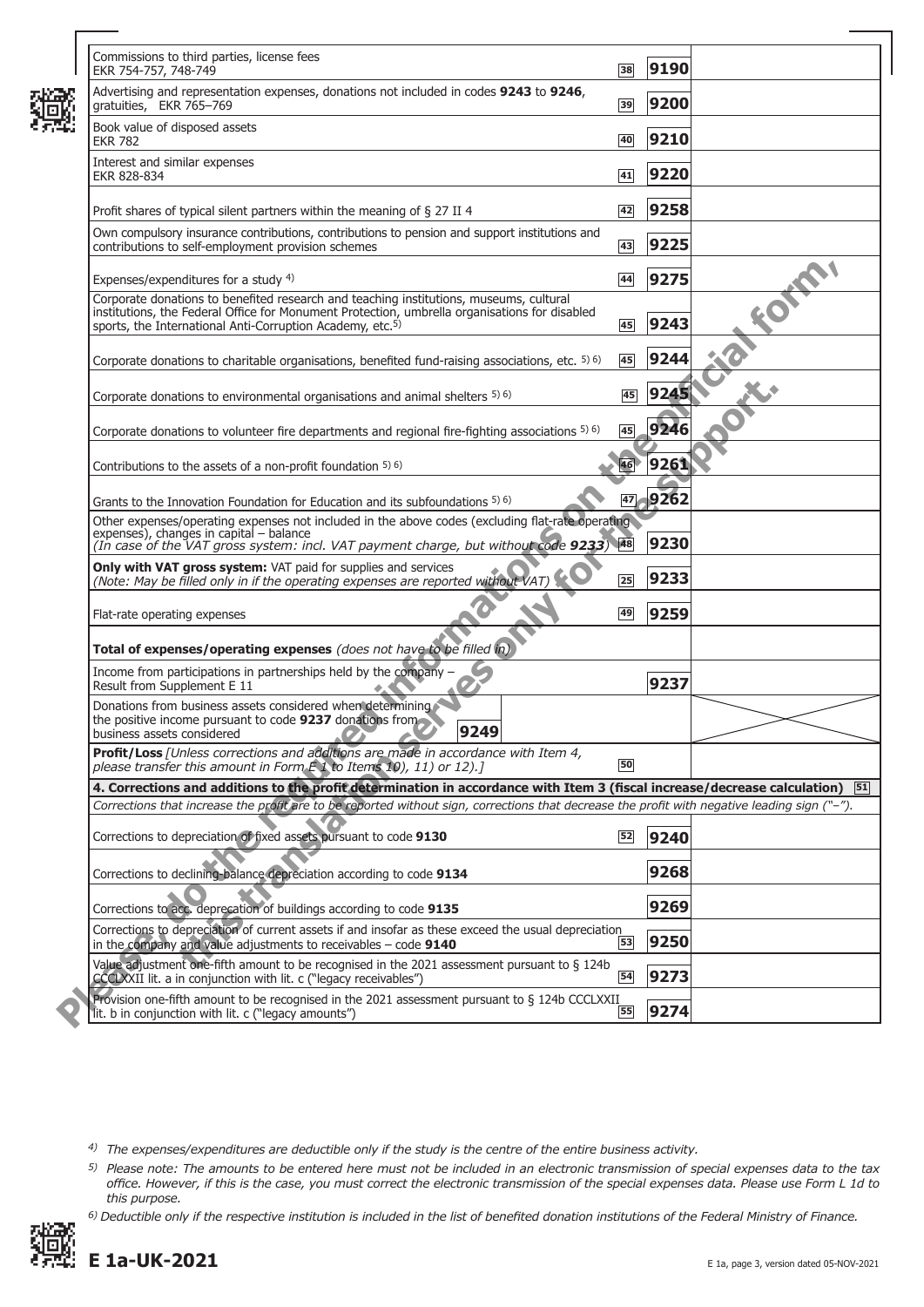| Corrections to motor vehicle costs                                                                          |                                     |                                                                                                                                                        |                                | 56 | 9260 |  |
|-------------------------------------------------------------------------------------------------------------|-------------------------------------|--------------------------------------------------------------------------------------------------------------------------------------------------------|--------------------------------|----|------|--|
| code 9180                                                                                                   |                                     | Corrections to rental and lease expenses, leasing (EKR 740-743, 744-747)                                                                               |                                | 57 | 9270 |  |
| (EKR 765-769) - code 9200                                                                                   |                                     | Corrections to advertising and representation expenses, donations, gratuities                                                                          |                                | 58 | 9280 |  |
|                                                                                                             |                                     | Corrections concerning donations of codes 9243, 9244, 9245, 9246                                                                                       |                                | 45 | 9317 |  |
|                                                                                                             |                                     | Correction concerning contributions to the assets of a non-profit foundation $-$ code 9261                                                             |                                | 46 | 9322 |  |
| sub-foundations $-$ code 9262                                                                               |                                     | Corrections concerning donations to the Innovation Foundation for Education and its                                                                    |                                | 47 | 9325 |  |
|                                                                                                             |                                     | Corrections concerning remuneration for work and services (§ 20 I 7 and 8)                                                                             |                                | 59 | 9257 |  |
|                                                                                                             |                                     | Income from corporate financial assets that are not subject to tariff tax                                                                              |                                |    |      |  |
| the transfer of capital (capital yields)                                                                    |                                     | a) deduction of income subject to final taxation or to the special tax rate from                                                                       |                                | 60 | 9283 |  |
| (capital gains or losses, respectively) 61                                                                  |                                     | b) Consideration of income subject to the special tax rate from realised value increases and derivatives                                               |                                |    |      |  |
| (capital gains or losses, respectively)                                                                     |                                     | Corrections to income from realised value increases and derivatives                                                                                    |                                | 62 | 9305 |  |
| Note for entry into<br>code 9289: If the                                                                    |                                     |                                                                                                                                                        |                                |    |      |  |
| balance is positive,<br>this is to be entered                                                               | Capital gains                       |                                                                                                                                                        |                                |    |      |  |
| with a minus; if the<br>balance is negative,                                                                | Capital losses                      |                                                                                                                                                        |                                |    |      |  |
| <b>45%</b> of the balance<br>is to be entered with<br>a plus.                                               | Balance                             |                                                                                                                                                        | Positive /<br>negative balance | 63 | 9289 |  |
|                                                                                                             |                                     | Income from the sale, withdrawal or write-up or depreciation of business premises that are not subject to tariff tax 64                                |                                |    |      |  |
|                                                                                                             |                                     | Corrections to income from the sale, withdrawal or write-up or write-down                                                                              |                                |    |      |  |
| of business premises not subject to tariff tax<br>Note for entry into                                       |                                     |                                                                                                                                                        |                                | 65 | 9285 |  |
| code 9316: If the<br>balance is positive,                                                                   | Capital gain(s)<br>Pursuant to § 30 |                                                                                                                                                        |                                |    |      |  |
| this is to be entered<br>with a minus; if the                                                               | Capital losses(s)                   |                                                                                                                                                        |                                |    |      |  |
| balance is negative,<br>40% of the balance<br>is to be entered with                                         |                                     |                                                                                                                                                        | Positive /                     | 66 |      |  |
| a plus.                                                                                                     | <b>Balance</b>                      |                                                                                                                                                        | negative balance               |    | 9316 |  |
|                                                                                                             |                                     | Income from the granting of line rights-of-way (§ 107) not covered under Item 3, which is taxable to the                                               |                                |    |      |  |
| amount of 33% of the amount paid out (without VAT)<br>as certified by an expert opinion                     |                                     |                                                                                                                                                        |                                |    |      |  |
| (exercise of the standard taxation option pursuant to § 107 XI)                                             |                                     |                                                                                                                                                        |                                | 67 | 9326 |  |
| The mode of profit determination $(§ 4 X)$ was changed.<br>Amount of adjusted net gain/loss carried forward |                                     |                                                                                                                                                        |                                |    |      |  |
|                                                                                                             |                                     | (Losses in full if no entry has to be made in code 9242)<br>One-seventh amounts from an adjusted net loss carried forward of the current year and/or a |                                | 68 | 9010 |  |
| previous year                                                                                               |                                     |                                                                                                                                                        |                                | 69 | 9242 |  |
| Surcharge/reduction pursuant to $\overline{S}$ 4 II                                                         |                                     |                                                                                                                                                        |                                | 70 | 9247 |  |
| Other changes - Balance                                                                                     |                                     |                                                                                                                                                        |                                | 71 | 9290 |  |
| (does not have to be filled in)                                                                             |                                     | Profit/loss after making the above corrections and additions                                                                                           |                                |    |      |  |
| <b>Tax-free profit allowance</b>                                                                            | 72                                  |                                                                                                                                                        |                                |    |      |  |
| claimed in accordance with Item 6)                                                                          |                                     | Basic tax allowance (if no full flat-rate taxation for individual food products or mixed goods is                                                      |                                | 73 | 9221 |  |
| The basic tax allowance is waived                                                                           |                                     |                                                                                                                                                        |                                | 74 |      |  |
| Investment-related tax-free profit allowance for tangible assets                                            |                                     | Note: This entry is a prerequisite for consideration of the tax allowance                                                                              |                                | 75 | 9227 |  |
| Investment-related tax-free profit allowance for securities                                                 |                                     | <b>Note:</b> This entry is a prerequisite for consideration of the tax allowance                                                                       |                                | 76 | 9229 |  |
| Tax-free profit allowance to be taxed subsequently                                                          |                                     |                                                                                                                                                        |                                | 77 | 9234 |  |



┑